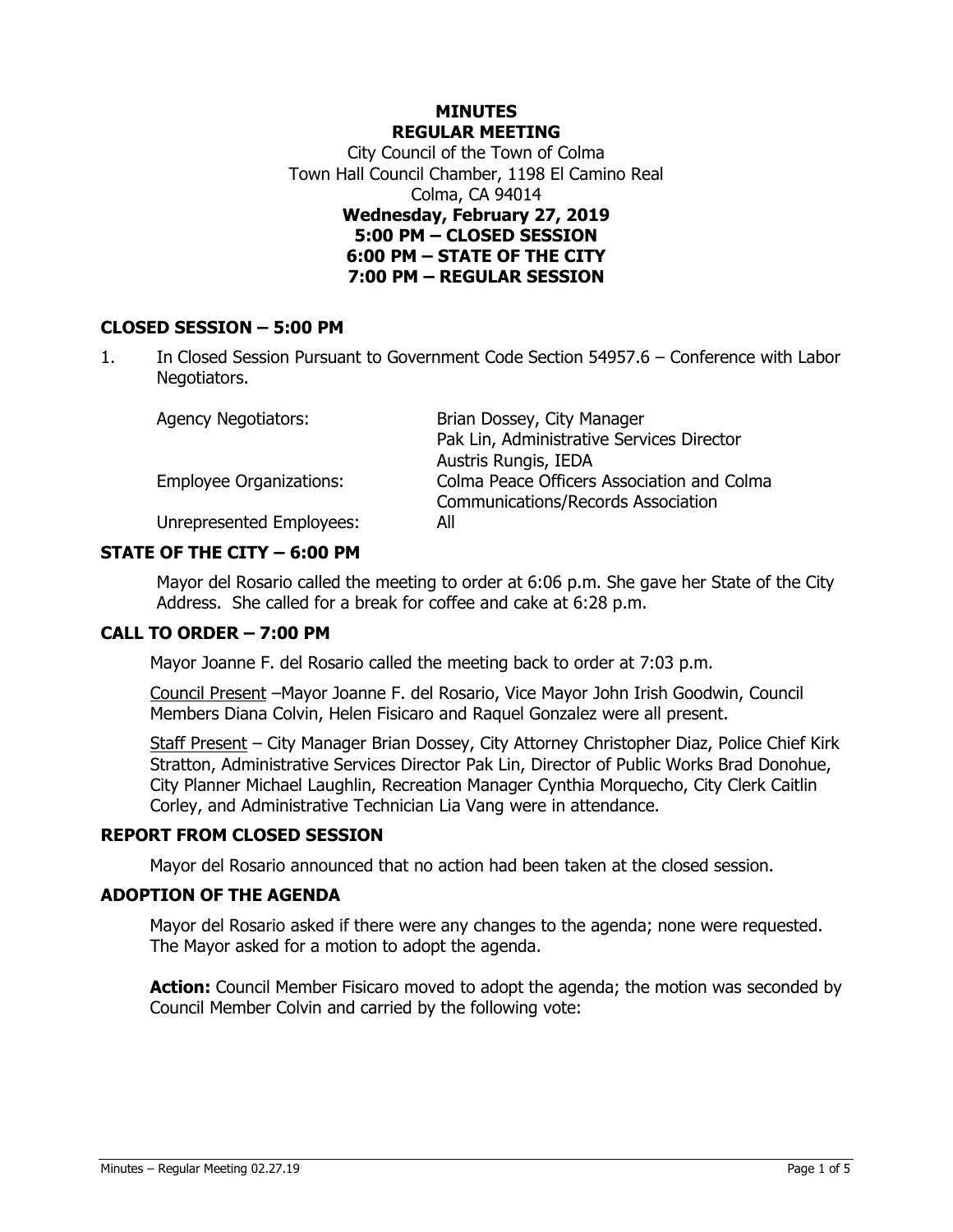| Name                         | Voting |           | Present, Not Voting |                   | Absent |
|------------------------------|--------|-----------|---------------------|-------------------|--------|
|                              | Aye    | <b>No</b> | Abstain             | Not Participating |        |
| Joanne F. del Rosario, Mayor |        |           |                     |                   |        |
| John Irish Goodwin           |        |           |                     |                   |        |
| Diana Colvin                 |        |           |                     |                   |        |
| Helen Fisicaro               |        |           |                     |                   |        |
| Raquel Gonzalez              |        |           |                     |                   |        |
|                              | 5      |           |                     |                   |        |

# **PRESENTAIONS**

- Recreation Manager Cynthia Morquecho introduced new Recreation Leader Aidan Gonzalez.
- Larry Patterson and Jim Porter gave a presentation on the proposed County-wide Flood & Sea Level Rise Resiliency Agency.
- Mayor del Rosario presented a Proclamation in honor of Black History Month.

#### **PUBLIC COMMENTS**

Mayor del Rosario opened the public comment period at 7:25 p.m. President of the Colma Historical Association Maureen O'Connor gave an update on the Colma Historical Association activities in 2018. The Mayor closed the public comment period at 7:32 p.m.

#### **CONSENT CALENDAR**

- 2. Motion to Accept the Minutes from the February 6, 2019 Special Meeting.
- 3. Motion to Accept the Minutes from the February 11, 2019 Special Meeting.
- 4. Motion to Adopt a Resolution Approving Contracts with Placeworks, MIG, Dudek, Kittelson and Associates, and CSDA Design Group For On-Call Environmental Services for 2019-2024.
- 5. Motion to Adopt a Resolution Approving Contracts with Placeworks, Kittelson and Associates, and CSDA Design Group for General Plan Services.
- 6. Motion Accepting the Fiscal Year 2018-19 Mid-Year Investment Report Through December 31, 2018.
- 7. Motion Accepting the Fiscal Year 2018-19 Mid-Year Financial Report Through December 31, 2018 and Authorizing a Copy to be Posted on the Town's Website.

**Action:** Council Member Colvin moved to approve the Consent Calendar items #2 through 7; the motion was seconded by Council Member Gonzalez and carried by the following vote:

| Name                         | Voting |           | Present, Not Voting |                   | Absent |
|------------------------------|--------|-----------|---------------------|-------------------|--------|
|                              | Aye    | <b>No</b> | Abstain             | Not Participating |        |
| Joanne F. del Rosario, Mayor |        |           |                     |                   |        |
| John Irish Goodwin           |        |           |                     |                   |        |
| Diana Colvin                 |        |           |                     |                   |        |
| Helen Fisicaro               |        |           |                     |                   |        |
| Raquel Gonzalez              |        |           |                     |                   |        |
|                              |        | 0         |                     |                   |        |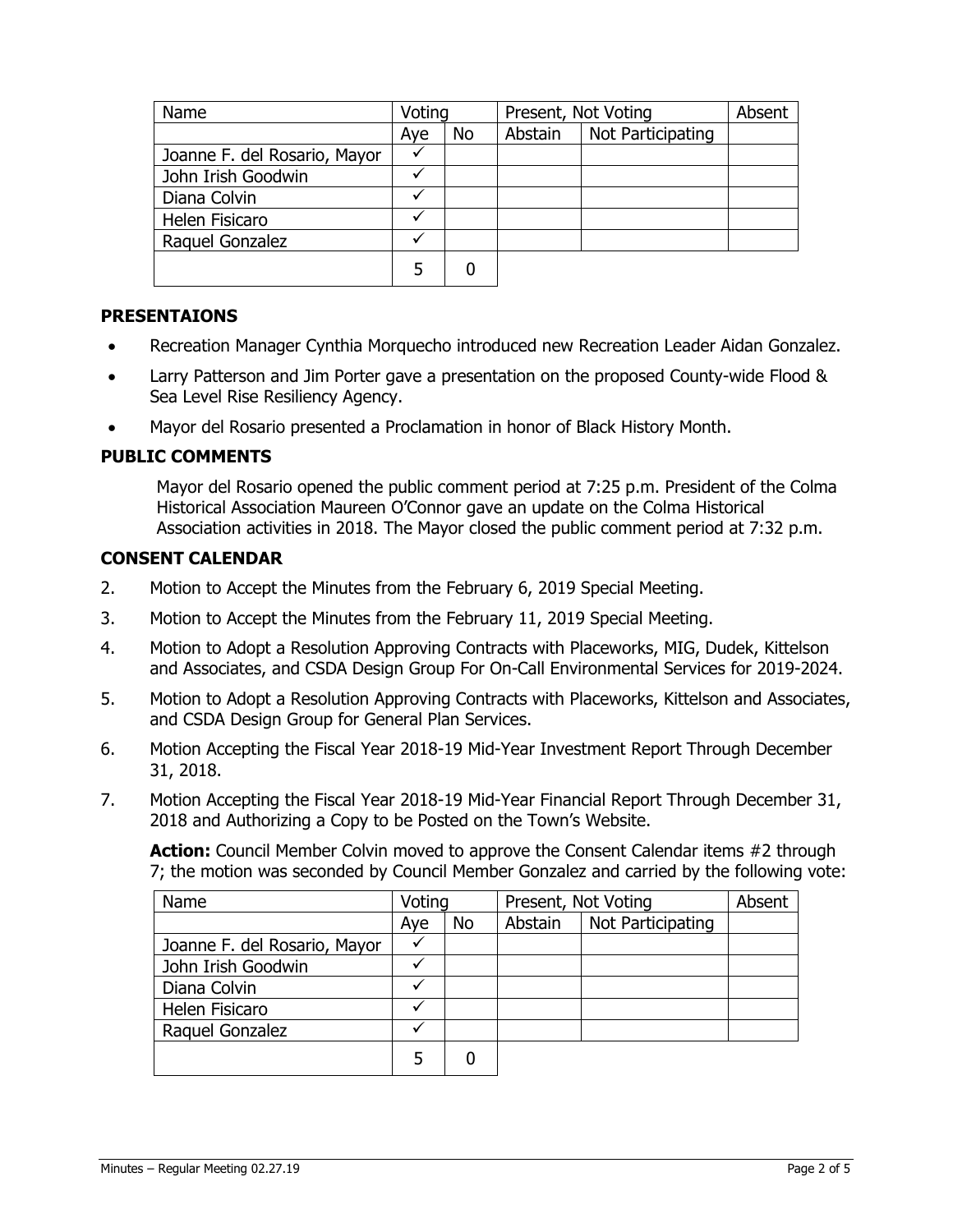# **PUBLIC HEARING**

# **8. MULTI-UNIT HOUSING SMOKING ORDINANCE**

City Planner Michael Laughlin presented the staff report. Mayor del Rosario opened the public hearing at 7:37 p.m. Residents Jennifer Falcon and Lisa Sirianni, citizen Jennifer Awa, Smitha Gudavajhala of the Tobacco Education Coalition, and Stephanie Balon of the Filipino Mental Health Initiative made comments. Mayor del Rosario closed the public comment period at 7:48 pm

**Action**: Vice Mayor John Irish Goodwin made a motion to Introduce an Ordinance Amending Subchapter 2.08 to the Colma Municipal Code, Relating to Multi-Unit Smoking Control and Determining Such Action to be Categorically Exempt from Environmental Review Pursuant to CEQA Guidelines 15061(b)(3) and 15308, and Waive a Further Reading of the Ordinance; the motion was seconded by Council Member Diana Colvin and carried by the following vote:

| Name                         | Voting |    | Present, Not Voting |                   | Absent |
|------------------------------|--------|----|---------------------|-------------------|--------|
|                              | Aye    | No | Abstain             | Not Participating |        |
| Joanne F. del Rosario, Mayor |        |    |                     |                   |        |
| John Irish Goodwin           |        |    |                     |                   |        |
| Diana Colvin                 |        |    |                     |                   |        |
| Helen Fisicaro               |        |    |                     |                   |        |
| Raquel Gonzalez              |        |    |                     |                   |        |
|                              |        |    |                     |                   |        |

### **9. 2019 FEE SCHEDULE UPDATE**

Director of Public Works Brad Donohue and City Attorney Chris Diaz presented the staff report. Mayor del Rosario opened the public hearing at 8:06 p.m. and seeing no one come forward to speak, she closed it. Colma Business Owner Gisella Gonzalez commented after public comment period closed.

**Action:** Council Member Fisicaro made a motion to Resolution of the City Council of the Town of Colma Adopting a Master Fee Schedule and Authorizing Removal of Duplicative or Inconsistent Fees and Charges of the Colma Administrative Code and Taking Other Actions Relating Thereto; the motion was seconded by Vice Mayor Goodwin and carried by the following vote:

| Name                         | Voting |    | Present, Not Voting |                   | Absent |
|------------------------------|--------|----|---------------------|-------------------|--------|
|                              | Aye    | No | Abstain             | Not Participating |        |
| Joanne F. del Rosario, Mayor |        |    |                     |                   |        |
| John Irish Goodwin           |        |    |                     |                   |        |
| Diana Colvin                 |        |    |                     |                   |        |
| Helen Fisicaro               |        |    |                     |                   |        |
| Raquel Gonzalez              |        |    |                     |                   |        |
|                              | 5      |    |                     |                   |        |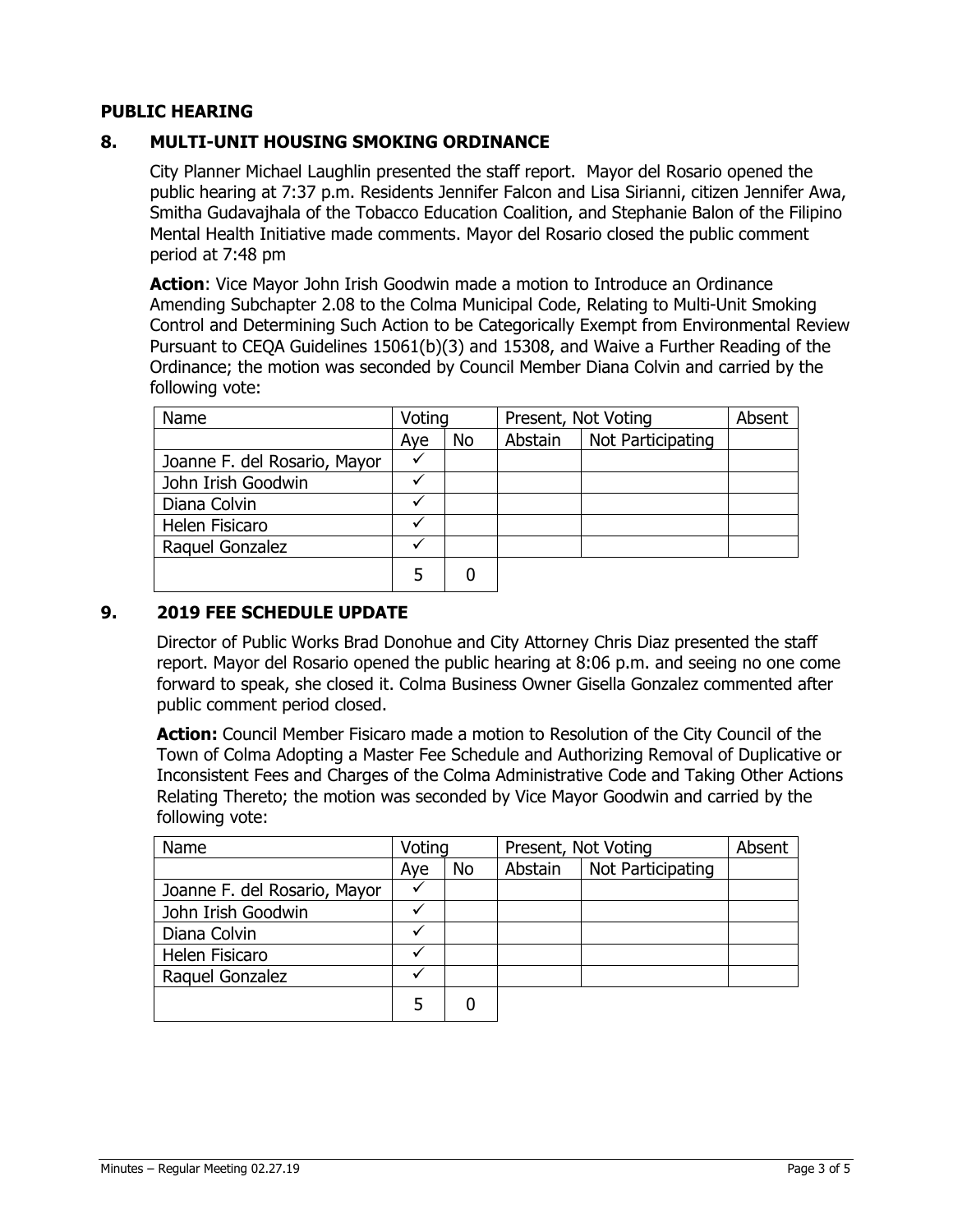**Action:** Council Member Fisicaro made a motion to Introduce an Ordinance Authorizing Removal of Inconsistent Fees and Charges of the Colma Municipal Code as Set Forth in the Master Fee Schedule and Taking Other Actions Relating Thereto, and Waive a Further Reading of the Ordinance; the motion was seconded by Council Member Colvin and carried by the following vote:

| Name                         | Voting       |    | Present, Not Voting |                   | Absent |
|------------------------------|--------------|----|---------------------|-------------------|--------|
|                              | Aye          | No | Abstain             | Not Participating |        |
| Joanne F. del Rosario, Mayor |              |    |                     |                   |        |
| John Irish Goodwin           |              |    |                     |                   |        |
| Diana Colvin                 | ✓            |    |                     |                   |        |
| Helen Fisicaro               | v            |    |                     |                   |        |
| Raquel Gonzalez              | $\checkmark$ |    |                     |                   |        |
|                              |              |    |                     |                   |        |

### **NEW BUSINESS**

### **10. HOLIDAY EVENT AND TOWN PICNIC**

Recreation Manager Cynthia Morquecho presented the staff report. Mayor del Rosario opened the public comment period at 8:50 p.m. and seeing no one come forward to speak, she closed it.

**Action**: Council Member Gonzalez made a motion to Plan and Coordinate an Adult Holiday Event at the South San Francisco Conference Center on December 14, 2019; to Determine the Guest List for the Adult Holiday Event; to Set the Participation Fee for the Adult Holiday Event at \$15 for Adults and \$10 for Seniors and Disabled; and, to Plan and Coordinate the Annual Town Picnic for September 7, 2019; the motion was seconded by Council Member Fisicaro and carried by the following vote:

| Name                         | Voting |    | Present, Not Voting |                   | Absent |
|------------------------------|--------|----|---------------------|-------------------|--------|
|                              | Aye    | No | Abstain             | Not Participating |        |
| Joanne F. del Rosario, Mayor |        |    |                     |                   |        |
| John Irish Goodwin           |        |    |                     |                   |        |
| Diana Colvin                 |        |    |                     |                   |        |
| Helen Fisicaro               |        |    |                     |                   |        |
| Raquel Gonzalez              |        |    |                     |                   |        |
|                              |        |    |                     |                   |        |

#### **COUNCIL CALENDARING**

There will be a Special Meeting for the Sterling park Playground Ribbon Cutting on Thursday, February 28, 2019 at 5:00 pm at the Sterling Park Recreation Center.

The next Regular Meetings will be on Wednesday, March 13, 2019 and Wednesday, March 27, 2019 in the Council Chamber.

### **REPORTS**

City Manager Brian Dossey gave a report on the following topics:

- 1. The Town of Colma is officially a Tree City.
- 2. Town of Colma did not get selected for a Sustainable San Mateo County Award.